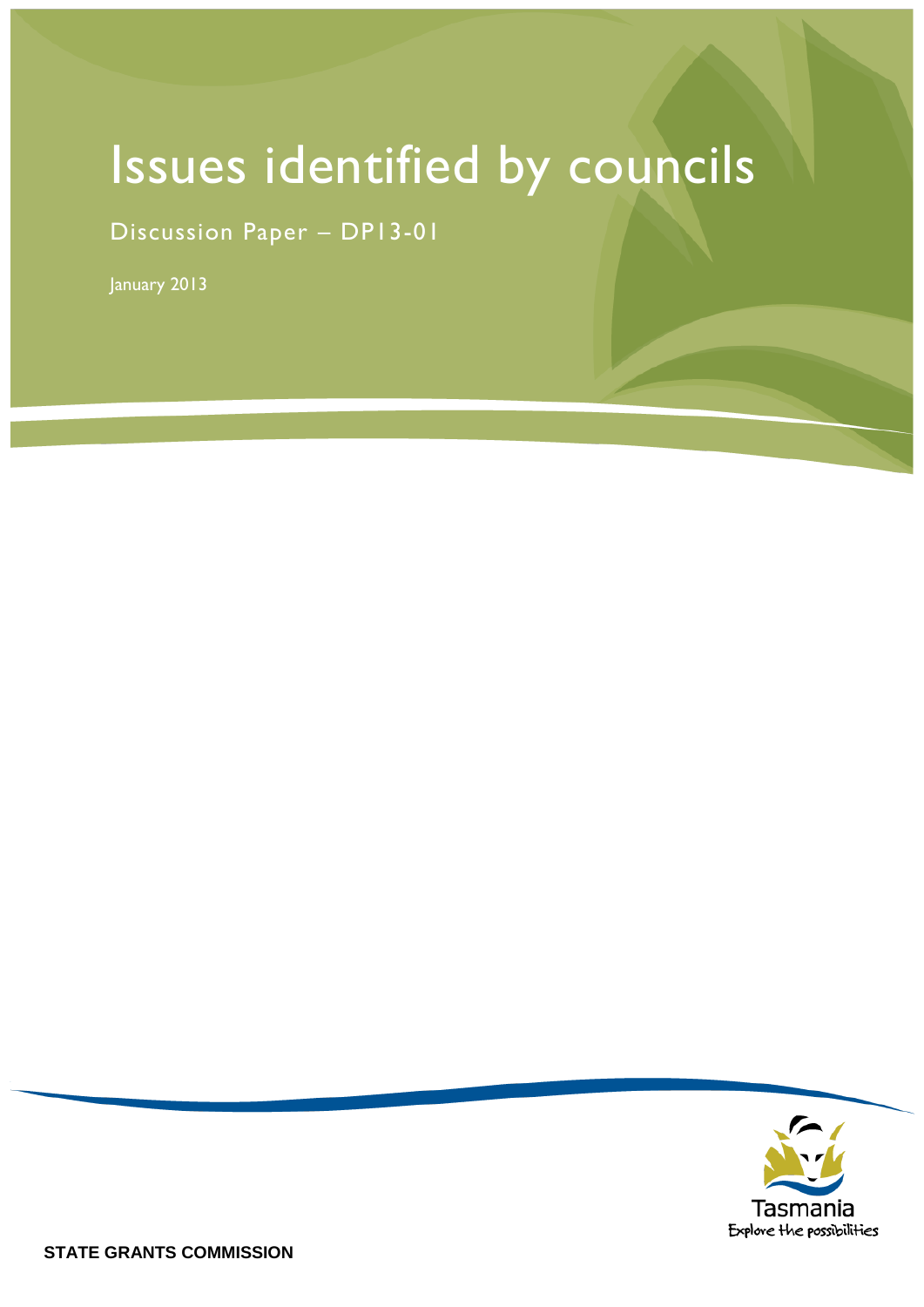### **Contents**

| The effect of climate change on revenue and expenditure, particularly coastal impacts 4 |
|-----------------------------------------------------------------------------------------|
|                                                                                         |
|                                                                                         |
|                                                                                         |

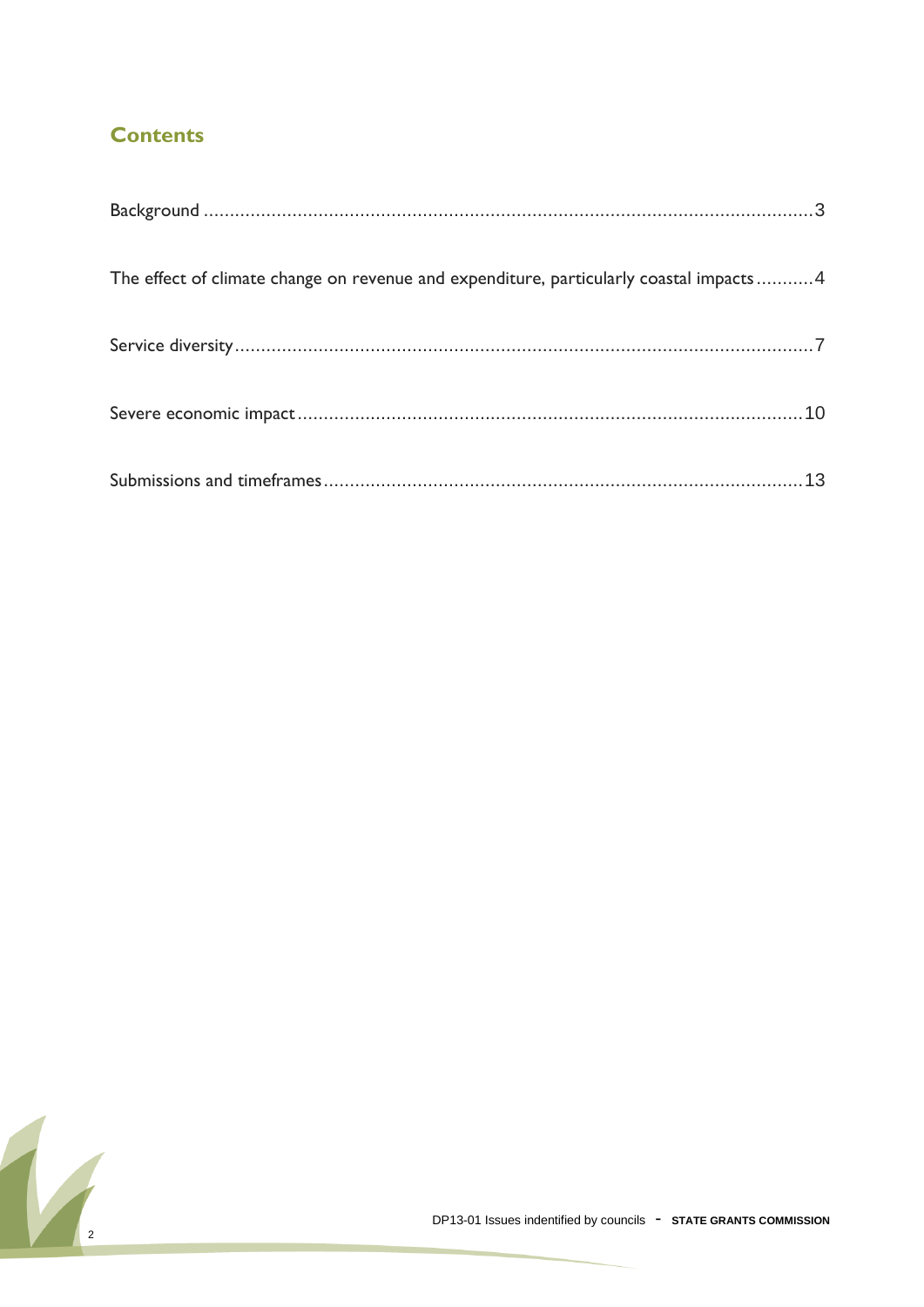# <span id="page-2-0"></span>**Background**

The State Grants Commission is an independent statutory body responsible for recommending the distribution of Australian Government and State Government funds to Tasmanian local government authorities. To ensure that the distribution of available funds is as equitable and contemporary as possible, the Commission continually monitors council practices and updates assessment methods and data where appropriate.

To provide some structure to updating the distribution methods of the Australian Government Financial Assistance Grants (FAGs), the Commission operates a triennial review policy whereby major method changes are introduced only every three years, with data updates and minor changes applied every year.

| <b>Distribution</b> | <b>Action</b>                 |
|---------------------|-------------------------------|
| $2012 - 13$         | Method Changes + Data Updates |
| $2013 - 14$         | Data Updates                  |
| $2014 - 15$         | Data Updates                  |
| $2015 - 16$         | Method Changes + Data Updates |
|                     |                               |

#### **Table 1: Overview of Triennial Review Period (FAGs)**

In September 2012 the Commission wrote to all Tasmanian councils, seeking input from councils and other interested parties in identifying particular issues which might merit detailed examination during the triennial review period ending in 2015-16.

The Commission has considered all feedback received through this consultation and has resolved to promote a dialogue with Tasmanian councils on three particular issues during the Commission's 2013 hearings and visits with councils:

- The effect of climate change on revenue and expenditure, particularly coastal impacts.
- Service diversity.
- Severe economic impact.

The Commission is seeking council comment, views and supporting information regarding whether the Commission should allow for expenditure on these three issues in its Base Grants Model (BGM). This will provide an opportunity for councils that support the recognition of these issues to discuss their views and advance a case regarding impacts on council revenue and/or expenditure.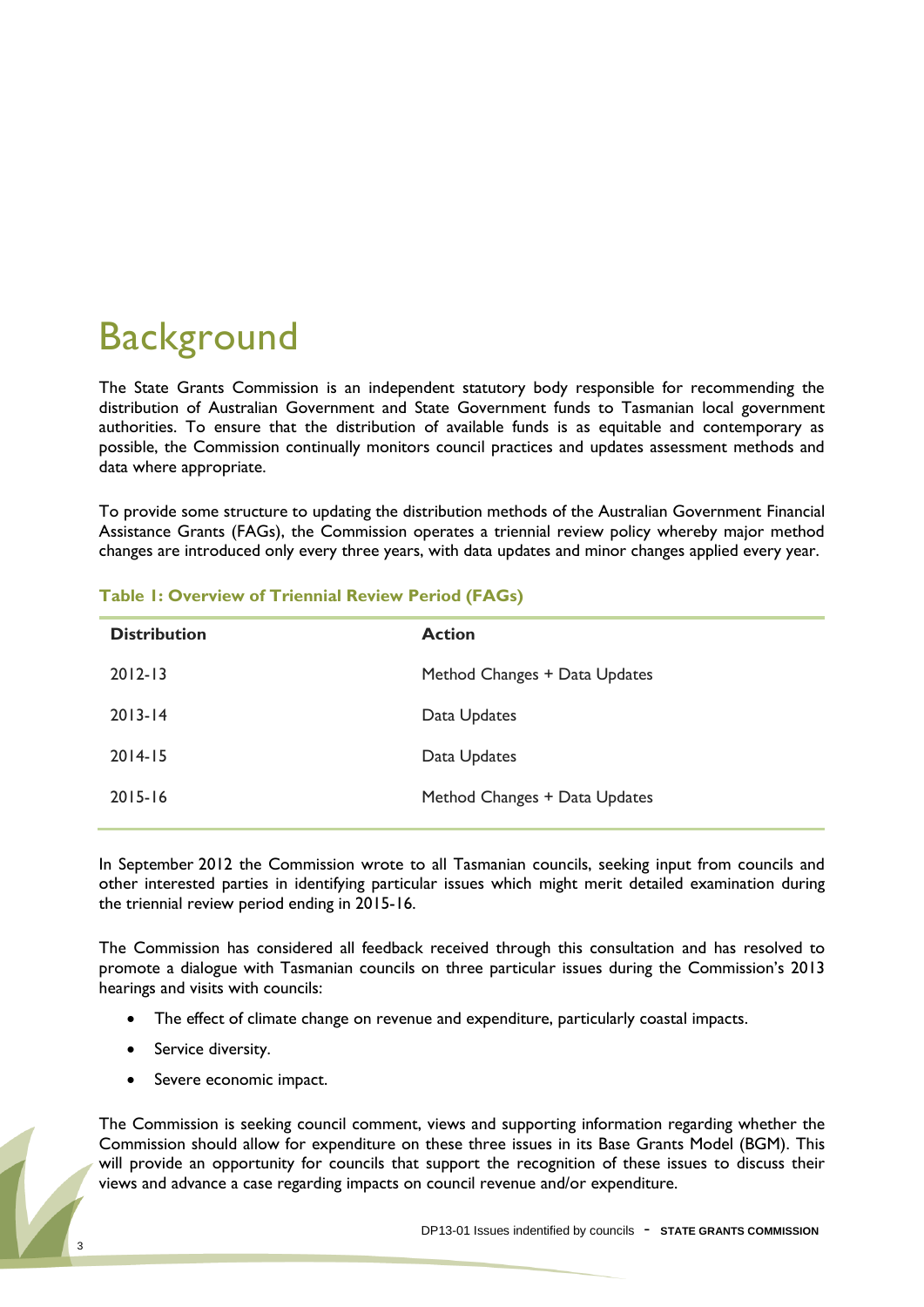# <span id="page-3-0"></span>The effect of climate change on revenue and expenditure, particularly coastal impacts

## 1. Background

Policy responses to the effect of climate change on revenue and expenditure, particularly coastal impacts, continue to evolve at all levels of government in Australia.

The Commission observes that policy responses across local government in Tasmania continue to develop. Significant differences in the resources and approaches devoted to addressing issues raised by climate change are evident. Council policy responses appear to be generally dictated by individual council perceptions of impending impacts of climate change on areas of council responsibility, particularly those councils affected by coastal impacts.

#### **Australian Government initiatives**

The Australian Government's position paper released in February 2012, *Adapting to Climate Change in Australia*, sets out the Australian Government's vision for adapting to the impacts of climate change and proposes practical steps to realise that vision. It outlines the Australian Government's role in adaptation, which it identifies as including building community resilience and establishing the right conditions for people to adapt; taking climate change into account in the management of Commonwealth assets and programs; providing sound scientific information; and leading national reform.

#### **State Government initiatives**

The State Government has a number of policy initiatives which may influence local government policy formation including:

- An Issues Paper, *Adapting to Climate Change in Tasmania* designed to inform future adaptation actions and policy in the State which has been subject of consultation between the Tasmanian Climate Change Office and key stakeholders including local government. The resulting adaptation action plan will form part of a broader climate change strategy which it is anticipated will be released in 2013.
- Funding in the 2012-13 State Budget was provided to support existing work on preparation of a new framework for planning, management and protection of Tasmania's coastline through the the *Coastal Protection and Planning Framework*. In October 2012 sea level rise planning allowances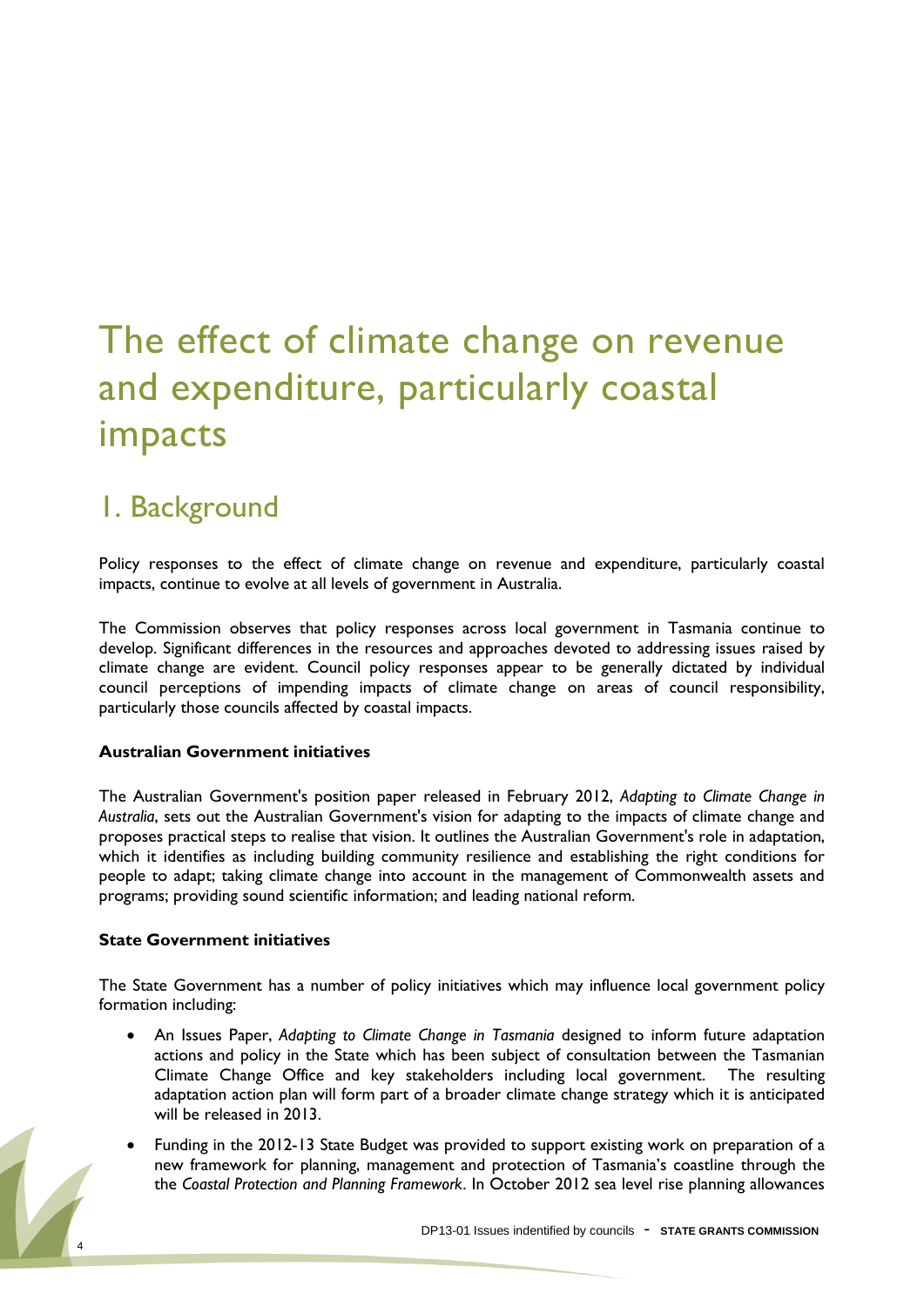for Tasmania were announced, which will ensure all planning for the State's coastal areas will consistently allow for sea level rise of 0.2 metres by 2050 and 0.8 metres by 2100.

#### **Local government initiatives**

The Local Government Association of Tasmania (LGAT) has taken a lead role in the identification and implementation of strategies to enable local government in Tasmania to adapt to climate change. It has hosted Climate change Adaptation Forums for council officers and elected members and promoted Tasmanian Council Climate Change Case Studies which showcase work undertaken by various councils to mitigate against and adapt to climate change.<sup>1</sup>

LGAT has also promoted and/or partnered in a number of key adaptation projects with local government implications.

Notable action by a council potentially seriously affected by coastal impacts is the report initiated by Clarence City Council entitled the *Integrated Assessment Climate Change Impacts Report* which was released in April 2009. The purpose of this study was to provide an integrated assessment of climate change risks on coastal areas for the municipality of Clarence.

#### **Adaptation projects**

A number of adaptation projects have been identified which examine issues at a local government level:

The Tasmanian Coastal Adaptation Decision Pathways (TCAP) project

The TCAP is a joint initiative of the Local Government Association of Tasmania, Tasmanian Climate Change Office and Tasmanian Planning Commission with funding from the Australian Government. The work of the TCAP project is to explore the realistic options available to councils and communities in responding to future risk coastal hazards as a result of climate change and an understanding of the full costs and other implications of the affected communities" preferred approaches. The project has been facilitated by four councils – Kingborough, Clarence, Break O"Day and Latrobe.

Detailed documentation on the TCAP project is expected to be publically released in late 2012. It is anticipated that project material, reports, findings and methodology will be made available to share the successes of the project and pass on learnings to other coastal councils.

Climate Futures for Tasmania

This project has been jointly funded by the Australian Government, the Tasmanian Government and Hydro Tasmania and undertaken by the Antarctic Climate and Ecosystems Cooperative Research Centre (ACE CRC). It is the most important source of climate change projections at a local scale. The outputs of the project include local government area climate profiles<sup>2</sup>, visual mapping of predictions (accessible through layers on LISTmap) and digital terrain mapping data covering vulnerable Tasmanian coastlines (GIS dataset).

• Regional Councils Climate Adaptation Project

This Australian Government funded project aims to improve the capability and resilience of Tasmanian councils to adapt to, and manage, the risks of climate change. The key outputs from the project are to include Council (Corporate) Climate Adaptation Plans for the 12 southern councils comprising STCA and a Climate Change Strategy for the Region. Detailed documentation on the outputs of the project has not yet to be released.

 $\overline{a}$ 

http://www.lgat.tas.gov.au/page.aspx?u=601

<sup>2</sup> [http://www.dpac.tas.gov.au/divisions/climatechange/adapting/climate\\_futures/local\\_government\\_area\\_climate\\_profiles](http://www.dpac.tas.gov.au/divisions/climatechange/adapting/climate_futures/local_government_area_climate_profiles)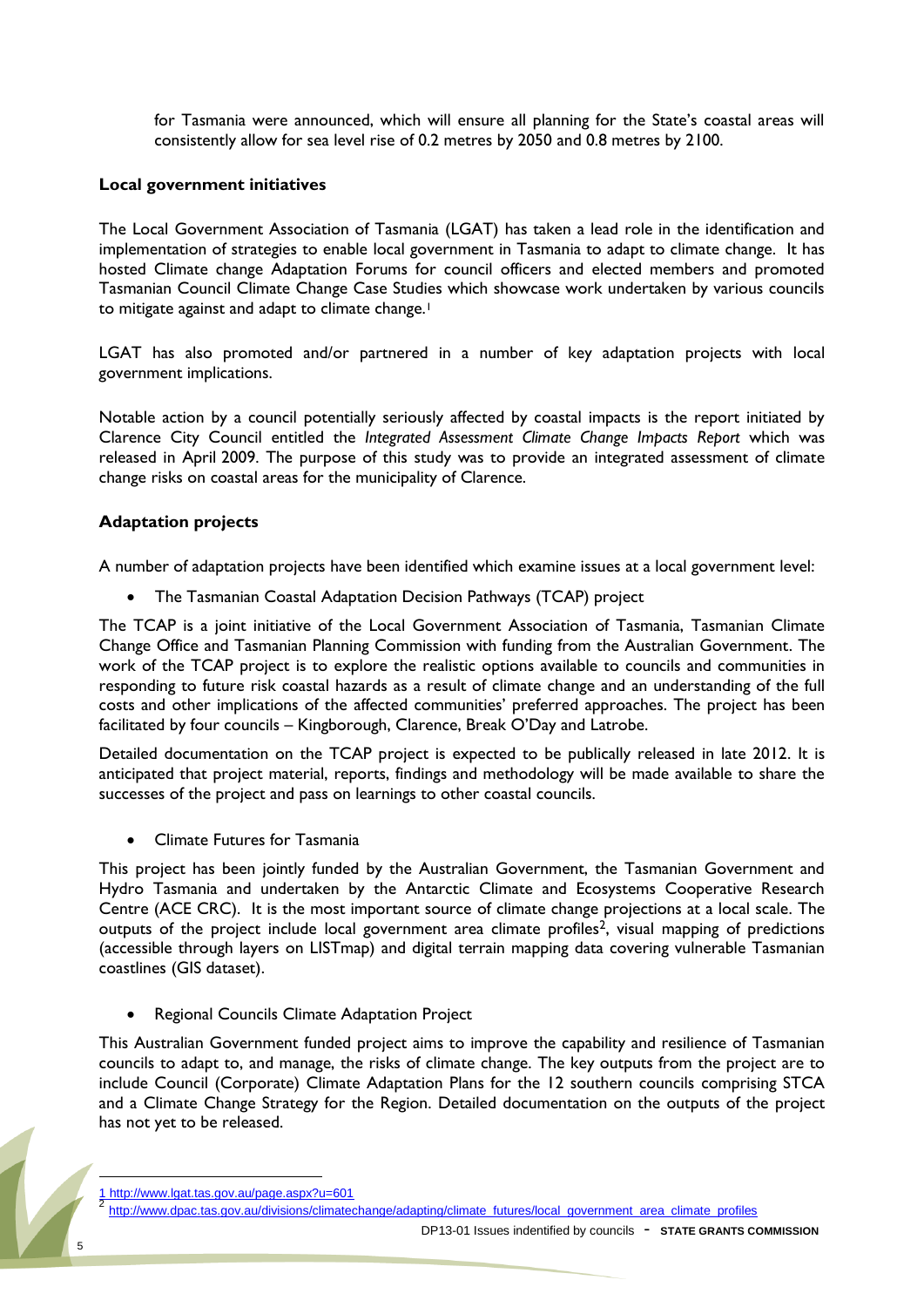ClimateAsyst

The Climate Susceptibility, Analysis and Communication Tool (ClimateAsyst) project was developed by Pitt and Sherry in partnership ACE CRC and aims to assist owners, managers and planners to use customised, cutting edge future climate projections to assess the susceptibility of their infrastructure to projected changes in climate at a local scale.

#### **Commission perspective**

At a local government level policy response to climate change, particularly coastal impacts, appears to be focussed on developing an understanding and capability to implement adaptation responses. At this stage there appears to be little, if any, identifiable expenditure at the council level which mitigates against any effort to calculate standardised expenditure across councils.

While the Commission recognises the reality of climate change and coastal impacts in particular climate change effects will be different depending on the physical and geographical location of a council. A council may not experience sea level impacts but extreme weather events may give rise to flood, fire or drought which are a reflection of climate change but which would not be assessable under the Commission"s policy in relation to natural disasters.

# 2. Approach of other State Grants Commissions

No other State Grants Commission provides a cost adjustor or expenditure function for expenditure on climate change. However, the South Australian Local Government Grants Commission currently provides an expenditure allowance related to climate change in its "Other Needs Assessment" expenditure assessment which recognises expenditure which the Commission wishes to include in its assessment, but finds difficult to quantify with objective data. The South Australian Commission provides an allowance for "Environment and Coastal Protection" within this assessment. It is understood that the allowances are capped, fixed dollar amounts and that the total of this allowance for all councils represents an extremely small portion of total assessed expenditure in that State.

### 3. Points for discussion

The Commission seeks the assistance of councils in identifying current policies that relate to climate change which will assist the Commission to form a view on average council policy relative to climate change, particularly coastal impacts.

 *Can it be demonstrated that climate change alters the costs of doing business for particular councils? If so, what methods might the Commission employ to quantify additional expenditure necessitated by climate change?*

If the Commission is to assess expenditure on climate change as a distinct element of its assessment, the Commission would normally focus on recurrent expenditure:

- *Is your council able to provide to the Commission with details and amounts of annual expenditure linked to climate change?*
- *Does your council expect to incur material depreciation expense on assets that address climate change?*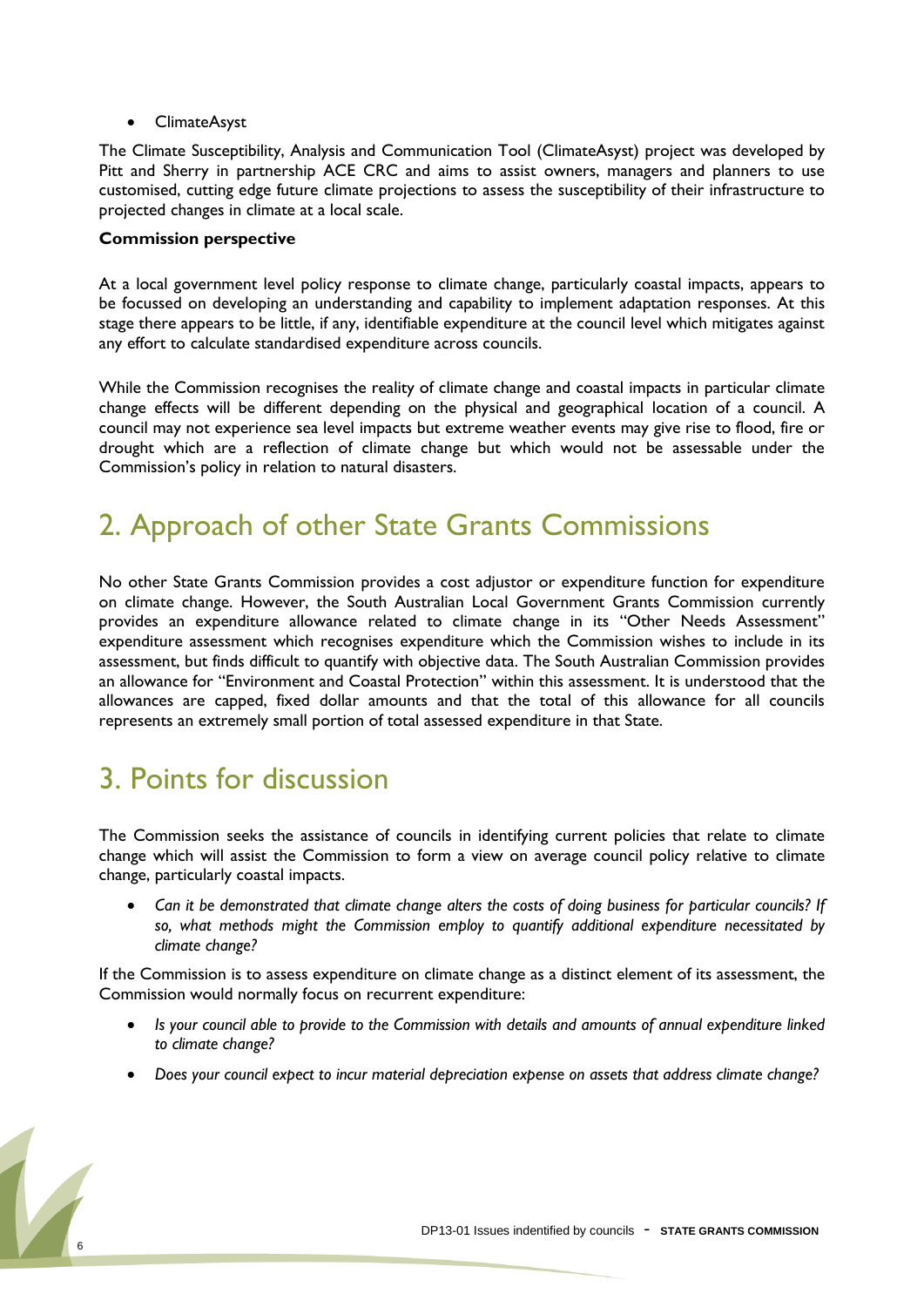# <span id="page-6-0"></span>Service diversity

# 1. Background

It has been submitted by one council that:

*Service diversity – arises where a number (of particularly rural) communities require the involvement of their Councils to sustain the delivery of an increasingly wide range of services where no alternative provider exists. It is certainly the case* [for the council that raised the issue] *that the delivery of children's services and rural health services by the Council is required. The delivery of an increasingly diverse range of services adds to the complexity of the Council's operations which makes comparisons with other Councils (such as those which are urban based, with a more narrow service delivery regime) appear unfavourable.*

#### **Existing allowances provided by the Commission**

The Commission currently provides two allowances in its assessment which recognise expenditure deemed not adequately captured through the standard expenditure functions assessed in the Commission's BGM. While they are significant in terms of establishing a precedent it should be noted that the sum of these allowances represented only 0.06 per cent of all assessed expenditure in the Commission"s 2012-13 assessment.

- The "GP practice allowance" was first included in the Commission's 1999-2000 assessment. The Commission recognised a necessity for some councils to provide direct financial support in order to attract and retain the services of general practitioners within their boundaries. The GP practice allowance of \$30 000 per practice was provided for eight practices, across five councils, in the Commission's 2012-13 assessment.
- The "airport allowance" was first included in the Commission's 1999-2000 assessment. The allowance has been provided since this time for Flinders and King Island councils, as the Commission considers airports to be essential infrastructure for these island councils. An airport allowance of \$35 000 each was provided to these two councils in the Commission"s 2012-13 assessment.

#### **Existing expenditure functions modelled by the Commission**

By recognising expenditure outside of its established standardised expenditure assessment methodology the Commission effectively acknowledges that such expenditure is not adequately assessed under the Commission"s modelling of existing expenditure functions.

Standardised expenditure is modelled by the Commission for all councils for a standard list of expenditure functions, which are listed in Table 2.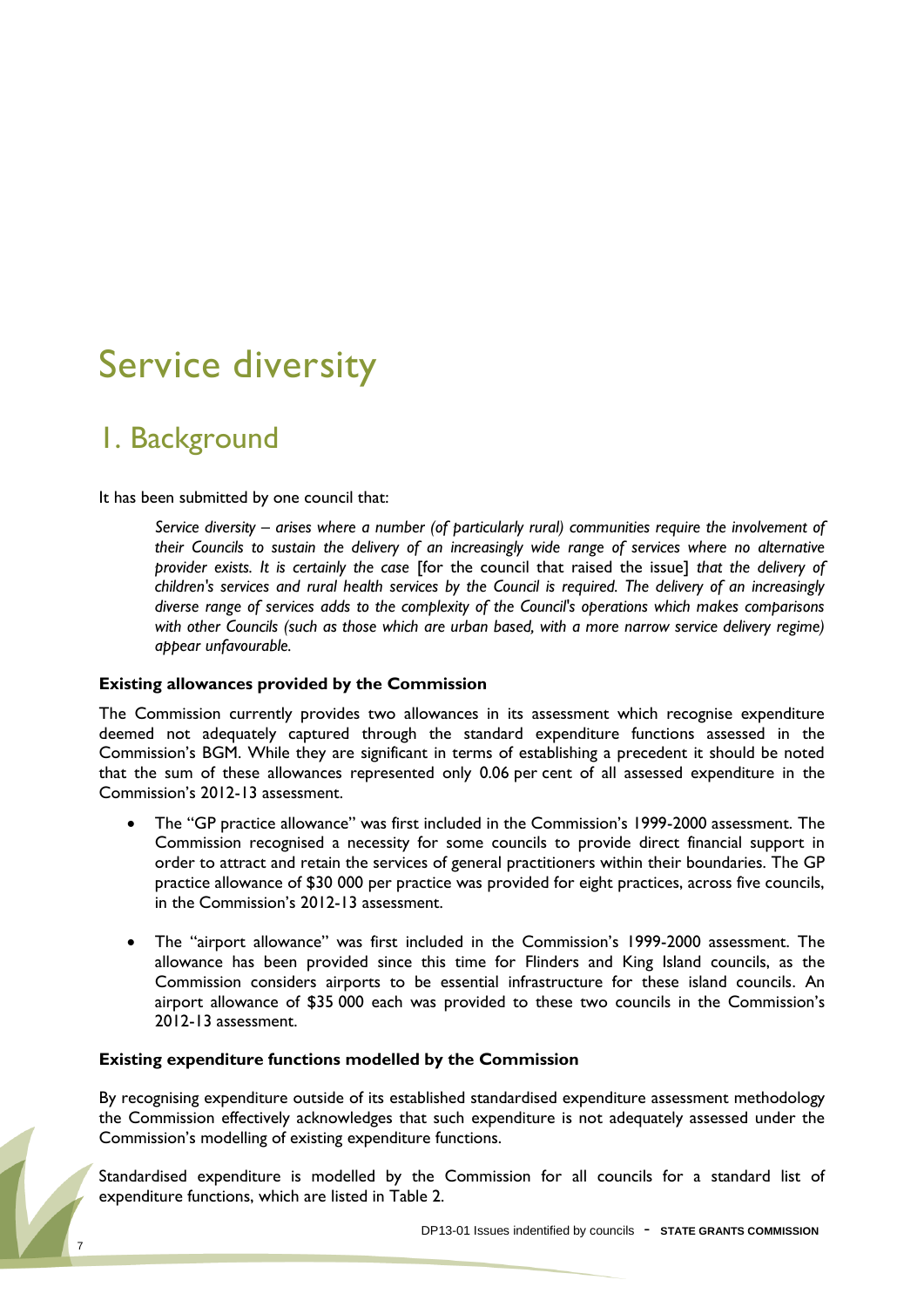| <b>Expenditure</b><br>function                    | <b>Explanation of expenditure function</b>                                                                                                                                              | <b>Reported</b><br>expenditure by<br>expenditure<br>function: 2010-11' |
|---------------------------------------------------|-----------------------------------------------------------------------------------------------------------------------------------------------------------------------------------------|------------------------------------------------------------------------|
| General<br>administration                         | Legislative, executive, financial and fiscal affairs relating to<br>general purposes only (that is, not solely related to any one<br>of the purposes listed below).                     | 17.3%                                                                  |
| Health, housing<br>and welfare                    | Services for the aged, community health services, health<br>inspections, family and child welfare, housing services.                                                                    | 4.7%                                                                   |
| Law, order and<br>public safety                   | Fire protection, support of State Emergency Service, animal<br>control and other public order and control.                                                                              | 1.1%                                                                   |
| Planning and<br>community<br>amenities            | Planning and building services, street lighting, public<br>conveniences, shopping malls, cemeteries and crematoria.                                                                     | 9.1%                                                                   |
| Recreation and<br>culture                         | Public halls and civic centres, swimming pools, parks and<br>playing grounds, sports assistance and promotion, libraries<br>and other cultural services.                                | 17.3%                                                                  |
| Roads                                             | Re-construction and maintenance of roads and bridges.                                                                                                                                   | 31.2%                                                                  |
| <b>Waste</b><br>management and<br>the environment | Household and other garbage services, urban storm water<br>drainage, street cleaning, flood mitigation and other<br>protection of the environment.                                      | 12.8%                                                                  |
| Other                                             | Expenditure on items not elsewhere classified. Includes:<br>saleyards and markets; tourism and area promotion;<br>aerodrome operations; communications; and natural<br>disaster relief. | 6.5%                                                                   |

#### **Table 2: Expenditure functions assessed by the State Grants Commission**

1 Source: Consolidated Data Collection

#### **Commission perspective**

To establish a case for incorporating additional areas of service diversity, the Commission would need to be convinced of the necessity for the provision of non-standard services at a recurrent, net cost to ratepayers. In the example provided by council, it would appear that council is suggesting that the Commission's assessment of Health, Housing and Welfare does not adequately cover service provision in relation to child care by some councils.

If it should be accepted that there is justification for recognising expenditure relating to an aspect of service diversity, the Commission must establish criteria and a reliable method of quantifying the expenditure that is to be recognised.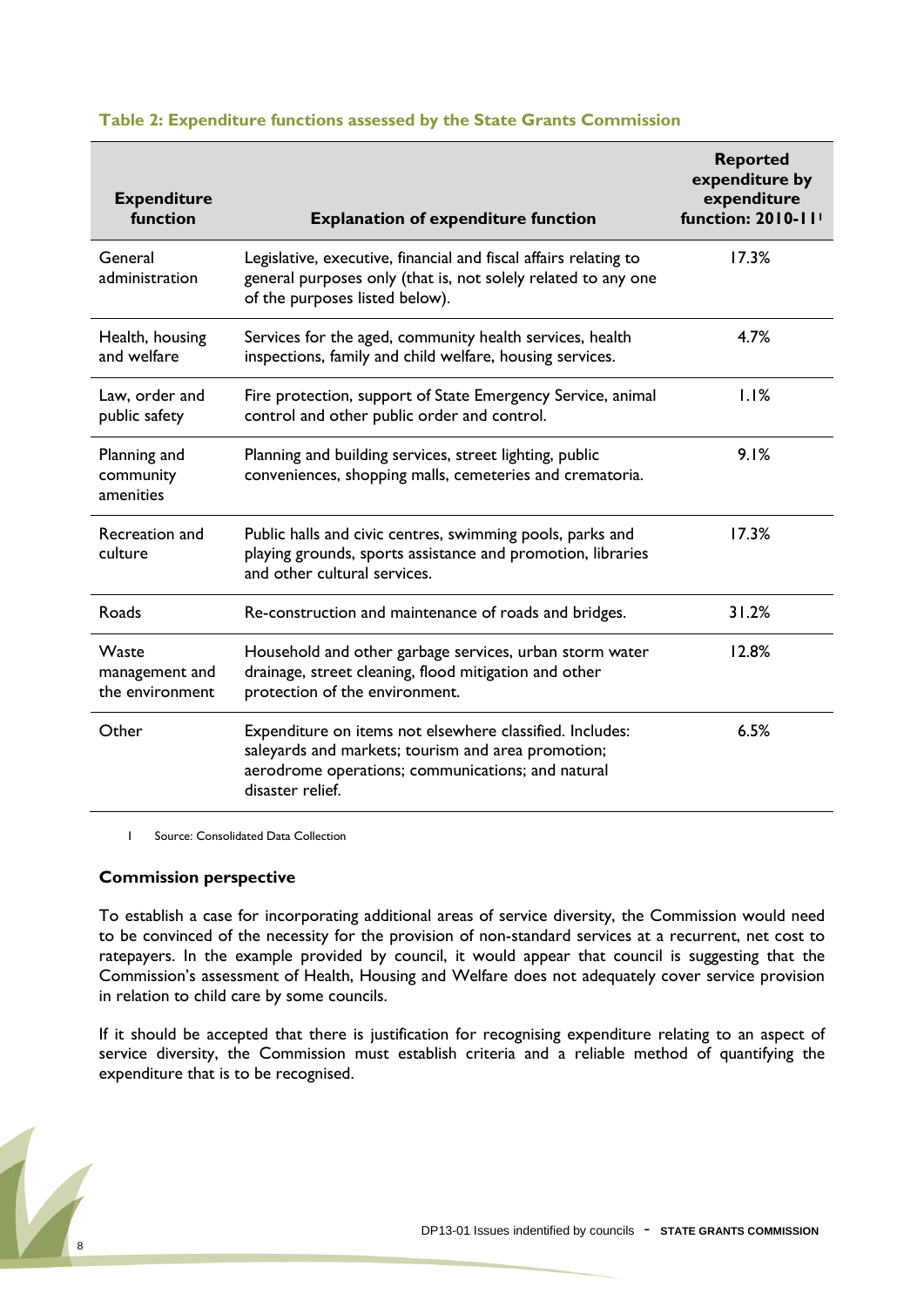# 2. Approach of other State Grants Commissions

The Western Australian Local Government Grants Commission provides a special circumstances allowance for issues "that are not picked up by the existing disabilities". In practice this allowance has been applied extremely rarely on an ad hoc basis. The allowance has only been used for three councils in the last decade and only in unique circumstances where expenditure obligations have been thrust upon councils outside the ambit of the expenditure assessed by the Western Australian Commission.

# 3. Points for discussion

The Commission seeks input from councils on the mix of expenditure functions it considers in its assessment:

- *Are the expenditure functions quantified by the Commission consistent with the average mix of services provided by Tasmanian Councils?*
- If the Commission were to consider recognising the expenditure covered by the concept of "service *diversity", can councils indentify expenditure which the Commission should examine?*
- *Are there alternative definitions around the concept of "service diversity" that should be considered by the Commission?*
- If the Commission were to consider recognising the concept of "service diversity", can council indentify *data source(s) to allow the Commission to recognise expenditure on "service diversity" that is independent of the policy decisions of an individual council and does not conflict with the principle of Effort Neutrality?*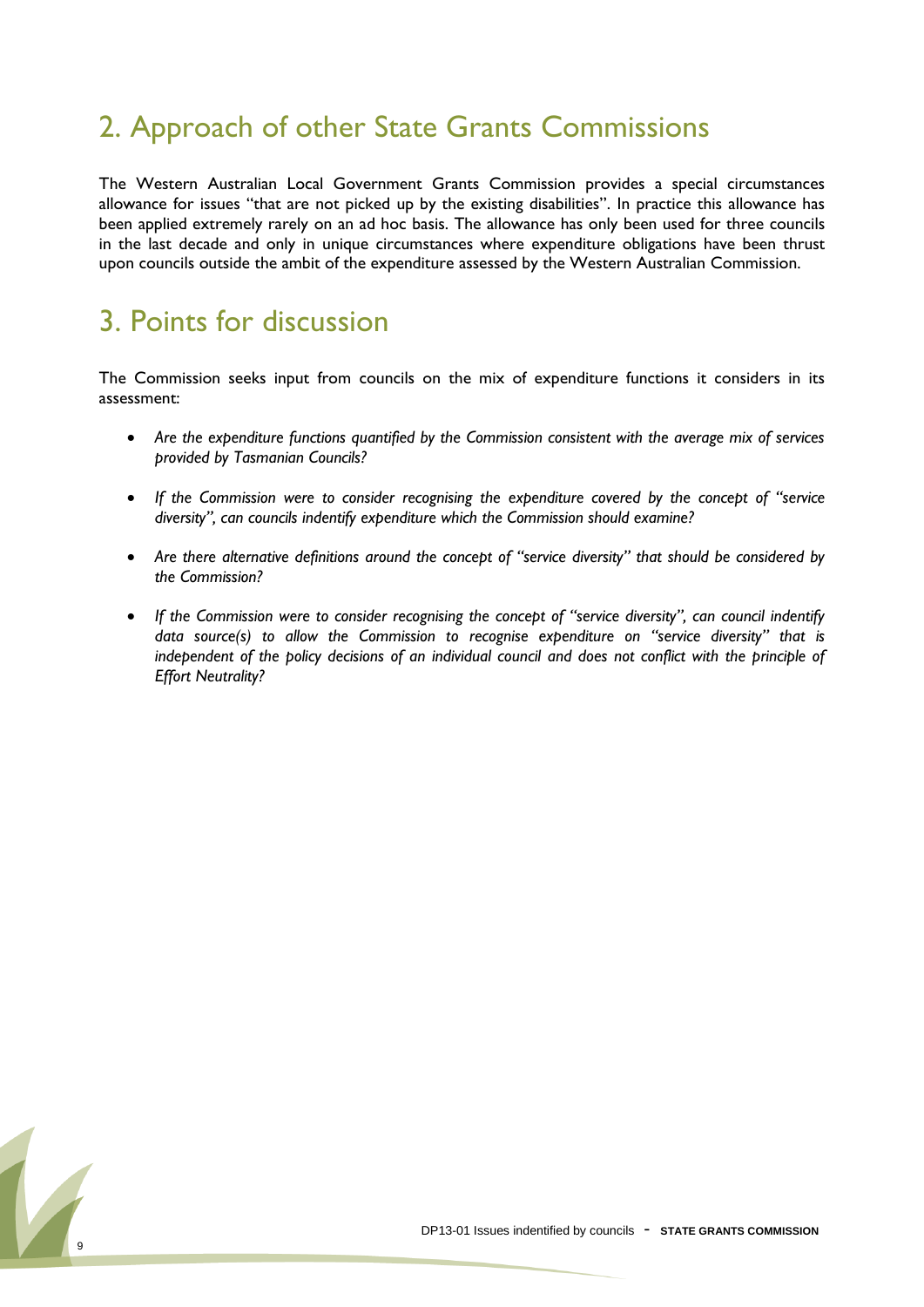# <span id="page-9-0"></span>Severe economic impact

## 1. Background

It has been submitted to the Commission that:

*Severe economic impact (both to communities and to Councils) maybe caused through the decline of a traditional industry base. It is certainly the case that a number of (particularly rural) Councils face the potential of significant impact through the decline of the forest and agricultural sectors in the short to medium term.*

The implicit contention is that severe economic downturns lead to specific revenue and expenditure pressures for affected councils.

#### **Special circumstances and Financial Assistance Grants**

The level of the base grants available for the State does not take into account the effect of special circumstances, such as natural disaster or other circumstances. Annual changes in the national Financial Assistance Grant pool are linked only to indexation for growth in CPI and estimated resident population, as estimated by the Australian Bureau of Statistics. Tasmania receives a share of the national population pool consistent with its share of the national population. As a result, councils should note that any recognition of special circumstances that increased the grant of a council(s) would be at the expense of grants provided to other councils.

Furthermore, in the Commission"s 2012-13 recommendations, close to half of all Tasmanians reside in councils which receive the minimum base grant only (Clarence, Glenorchy, Hobart, Kingborough and Launceston). The minimum base grant is prescribed by Commonwealth legislation such that 30 per cent of the base grant pool must be allocated on a population share basis.

Accordingly, any allocation of funds to recognise special circumstances would reallocate a portion of the 70 per cent of the base grant pool dedicated to relative needs grants. In effect, this would reallocate monies between those councils assessed by the Commission with an above average need for funding, while base grant funding to those councils receiving the minimum grant only would be unaffected.

#### *Natural disaster*

The existing policy of the Commission is that it does not directly support councils through its recommendations in the event of natural disaster. It is the view of the Commission that financial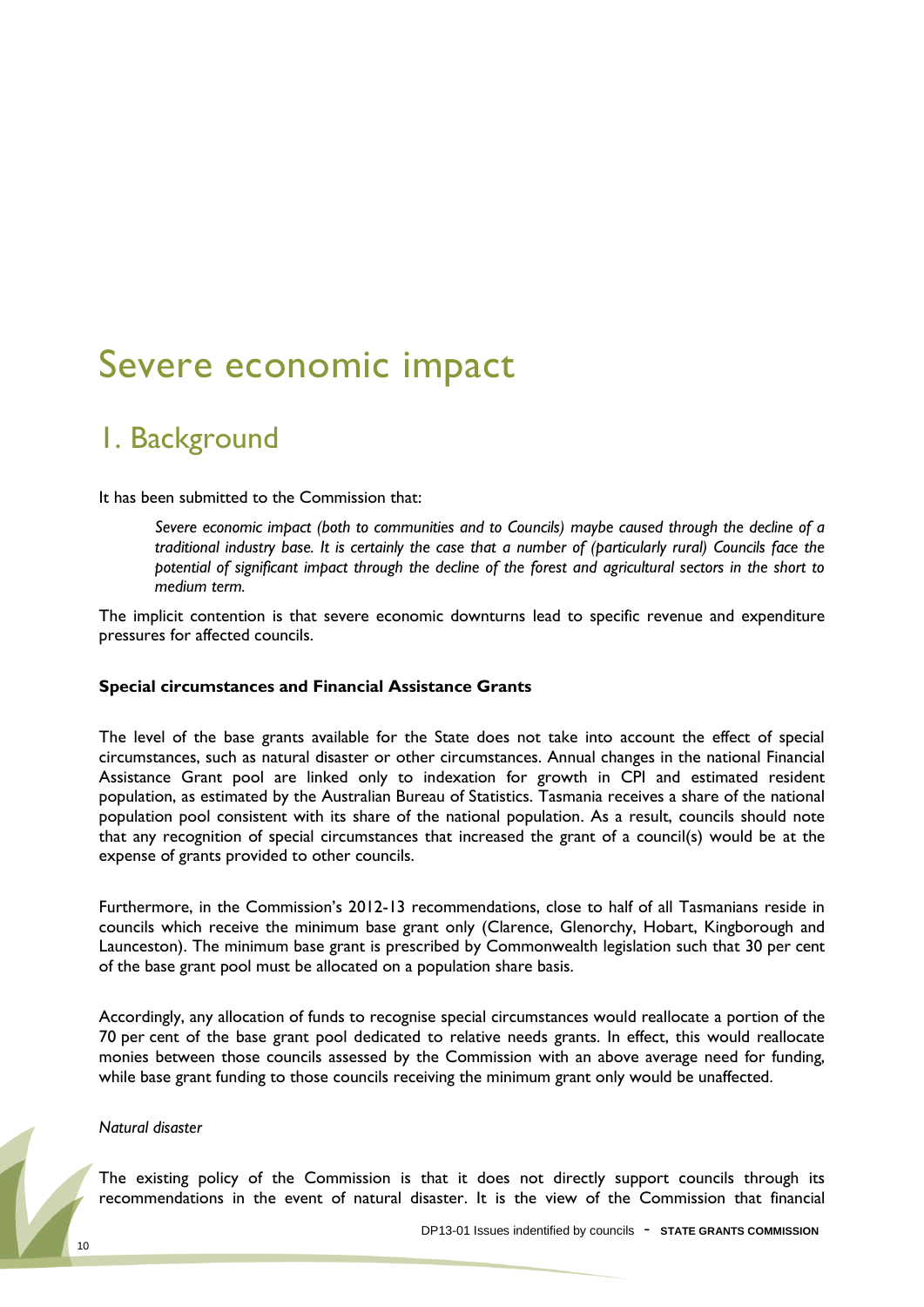assistance is available at a Commonwealth and State Government level. This policy was affirmed by the Commission in its 2005-06 and 2006-07 assessments, at the time the Tasmanian Disaster Relief and Recovery Arrangements (TDRRA) and Natural Disaster Relief and Recovery Arrangements (NDRRA) were implemented. The State Government provides funding to councils through the TDRRA to help pay for natural disaster relief and recovery costs. In turn, the Australian Government provides funding to states through the NDRRA.

#### *Other circumstances*

A number of scenarios outside of the control of local government, which potentially might negatively impact on the financial position of councils are identifiable.

For example an affected council might experience a decline in rating base and a decreased ability to raise revenue as a consequence of a severe economic downturn in a particular industry sector or locality. However, such a decline would ultimately be recognised in the Commission's assessment of the rating base of council. Once a revaluation for that council area has been undertaken, a decline in the rating base would be reflected in data supplied by the Valuer-General which would reflect in the Commission"s recommendations.

Another reflection of severe economic impact may be for a higher demand for expenditure on community programs. However, a broad, negative, change in circumstances would inevitably affect employment levels and impact on the unemployment cost adjustor in the Commission's expenditure assessment.

The data used to quantify the unemployment cost adjustor is a useful indicator of the current economic circumstances of a particular council. The downside of using unemployment to quantify changes in the economic fortunes of council areas is the volatility of the data. The unemployment cost adjustor is discussed in more detail in the Commission"s Discussion Paper DP13-02 *Review of Cost Adjustors in the Base Grant Model*.

#### **Commission perspective**

There appears to be limited information that would assist the Commission in identifying any affects on councils of severe economic downturns that are not picked up in the Commission's existing assessment process. The most obvious examples of data that would decline in-line with economic circumstances would appear to be changes in councils' rating bases, unemployment and population, all of which are key inputs into the Commission's existing modelling.

The Commission notes that the Victorian Grants Commission made adjustments to the revenue raising capacity calculations for those councils affected by the February 2009 bushfires on mainland Australia.

The Commission's current policy is one of not directly supporting councils affected by natural disaster. The Commission intends to monitor any changes to council circumstances due to the recent Tasmanian bushfires that may not be appropriately captured through the Commission's existing data and methods which the Commission uses to form its annual recommendations. The Commission believes this approach is consistent with the framework within which the Commission operates.

# 2. Approach of other State Grants Commissions

No other Commissions employ a specific mechanism for recognising severe economic impact in their modelling in the normal course of assessing grants.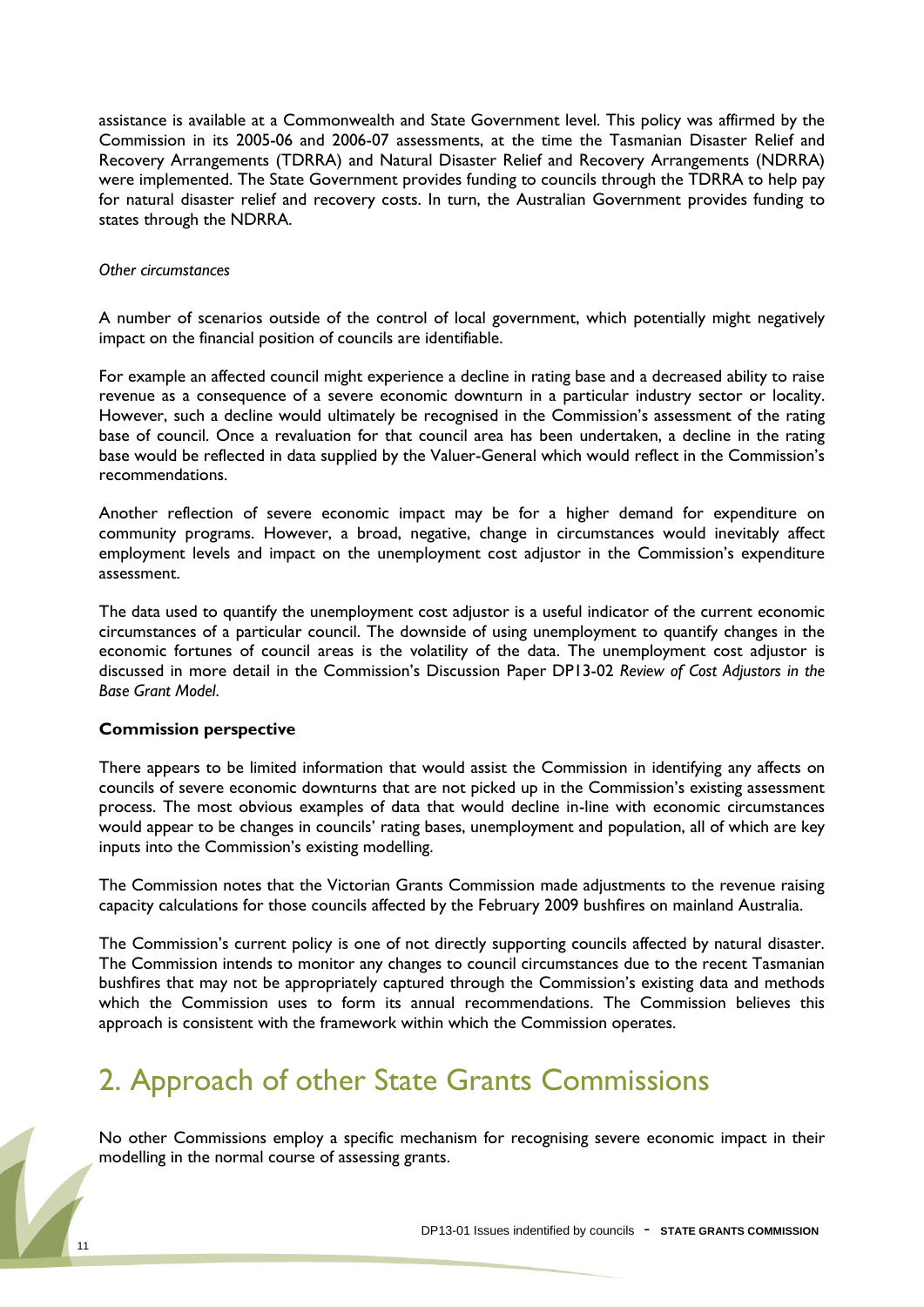However, the Victoria Grants Commission responded to the bushfires that occurred in that State in February 2009. The Commission made a special allowance in its 2009-10 grant allocations for the ten councils that had more than ten properties destroyed in those fires. An adjustment was made to the valuations for those councils used in assessing their rate revenue raising capacity, to reflect the sudden loss of rate income, and to reflect the significant reduction in population experienced in a number of council areas.

# 3. Points for discussion

In the context of the example of severe economic impact provided by Council:

- *Are the revenue and expenditure pressures on councils linked to severe economic impacts sufficiently captured by the decline in the council's revenue base?*
- *What other revenue and expenditure pressures on councils may be linked to severe economic impact?*
- *In a broader context, should the Commission's assessments directly take into account special circumstances linked to events not influenced by councils, excluding those that relate to the direct impact of natural disasters?*

The Commission will consider information and data relating to effect of recent Tasmanian bushfires on councils over coming months:

 *In the context of forming its 2013-14 recommendations, do councils consider the financial consequences of the recent Tasmanian bushfires are appropriately captured in the Commission's modelling?*